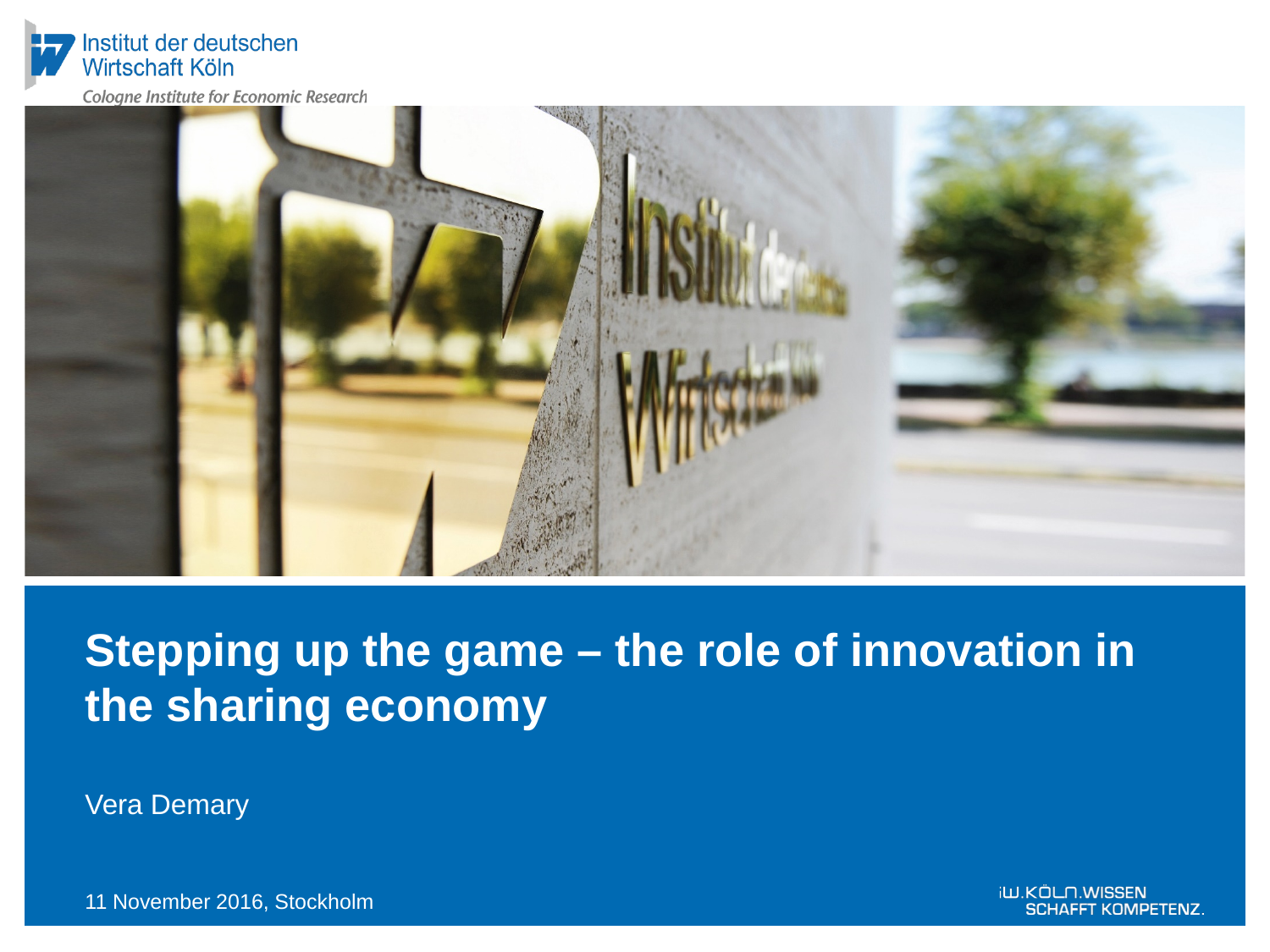

**What is innovative about the sharing economy?**



- **►** INNOVATION IN THE SHARING ECONOMY
- **►** COMPETITION EFFECTS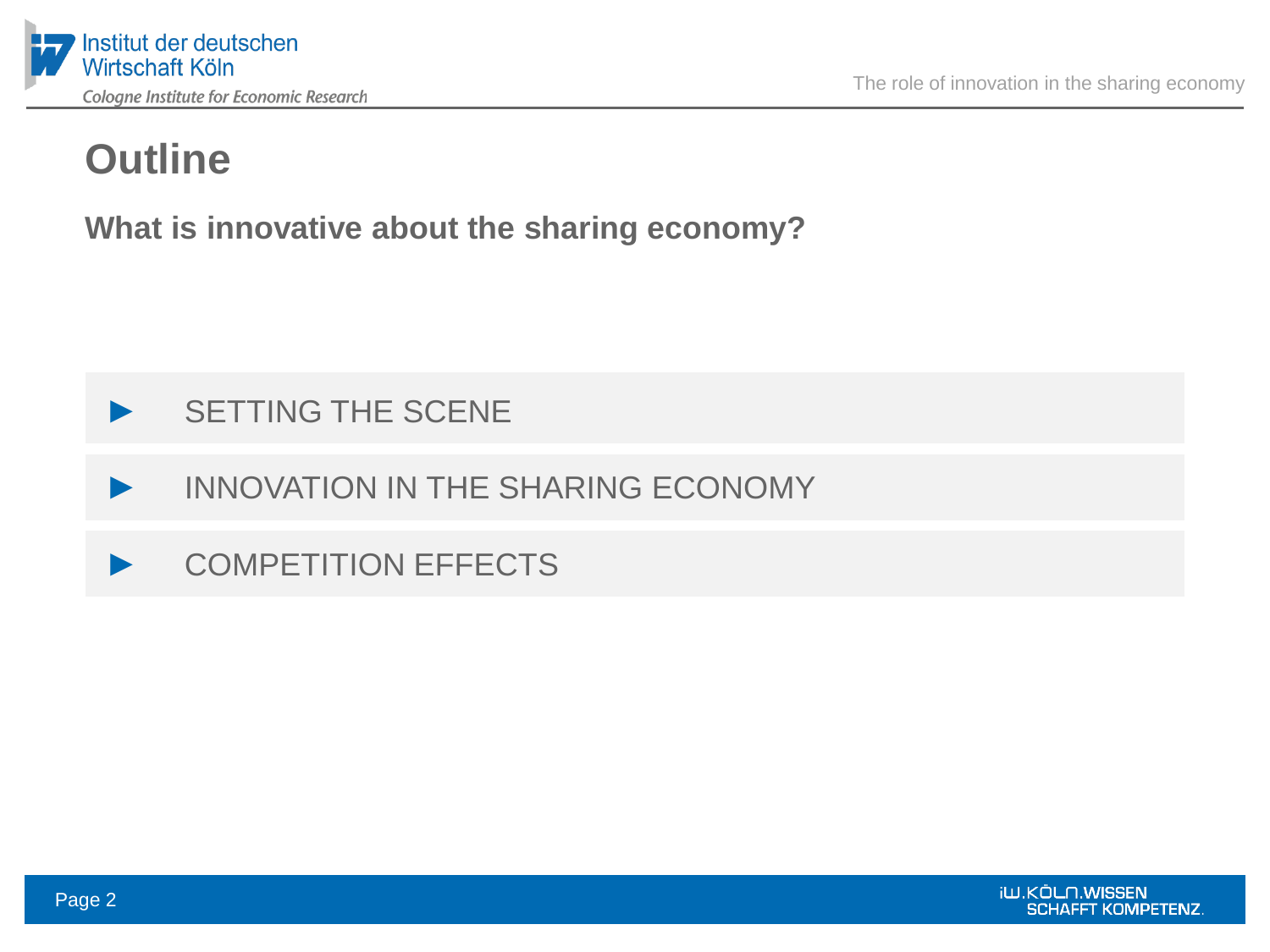

**What is innovative about the sharing economy?**



**►** INNOVATION IN THE SHARING ECONOMY

**►** COMPETITION EFFECTS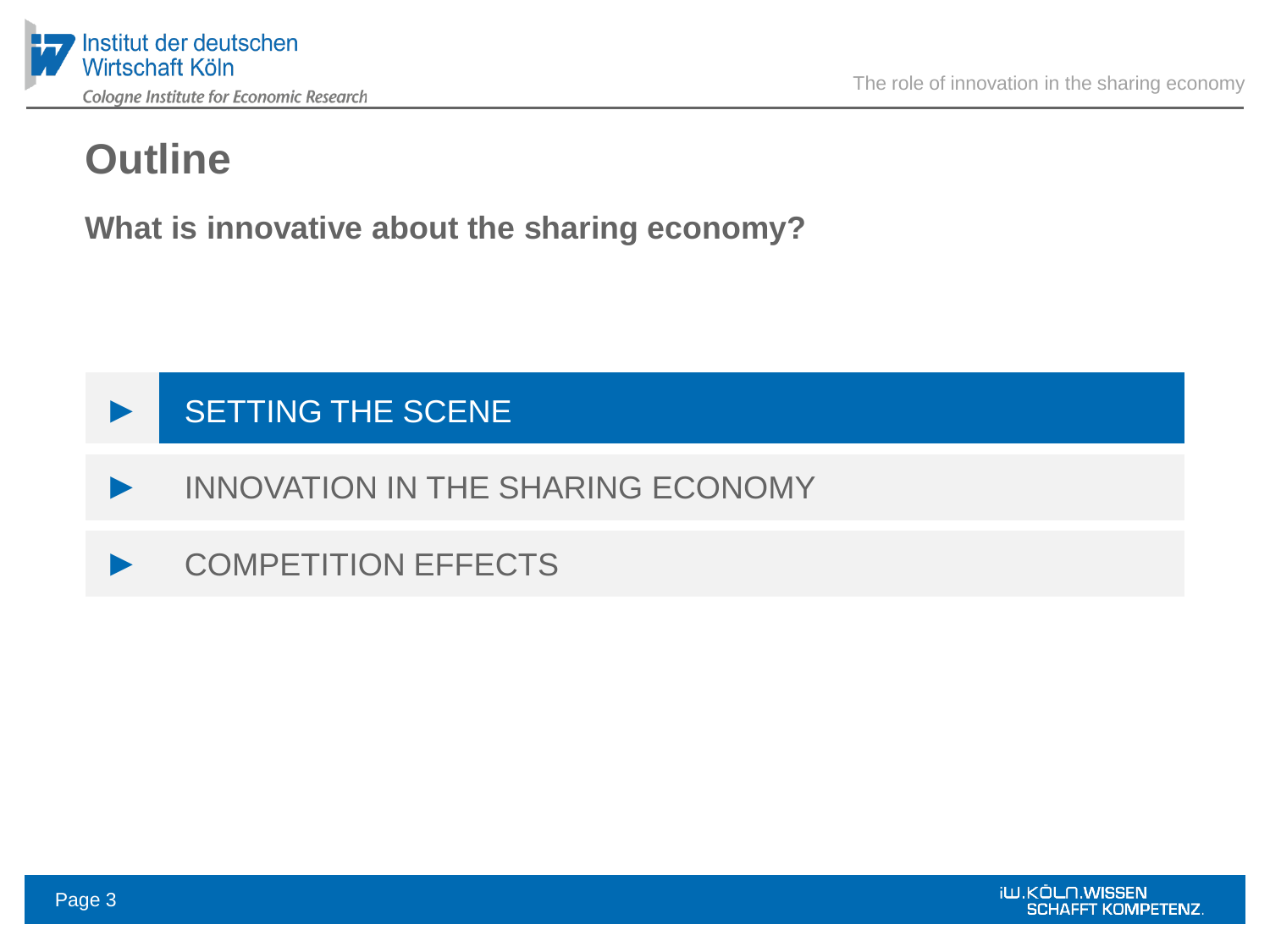

## **Sharing economy on the rise**

**Number of Google searches relative to highest number during the period, yearly average, maximum: 100, as of 04-11-2016**



Source: Google Trends, 2016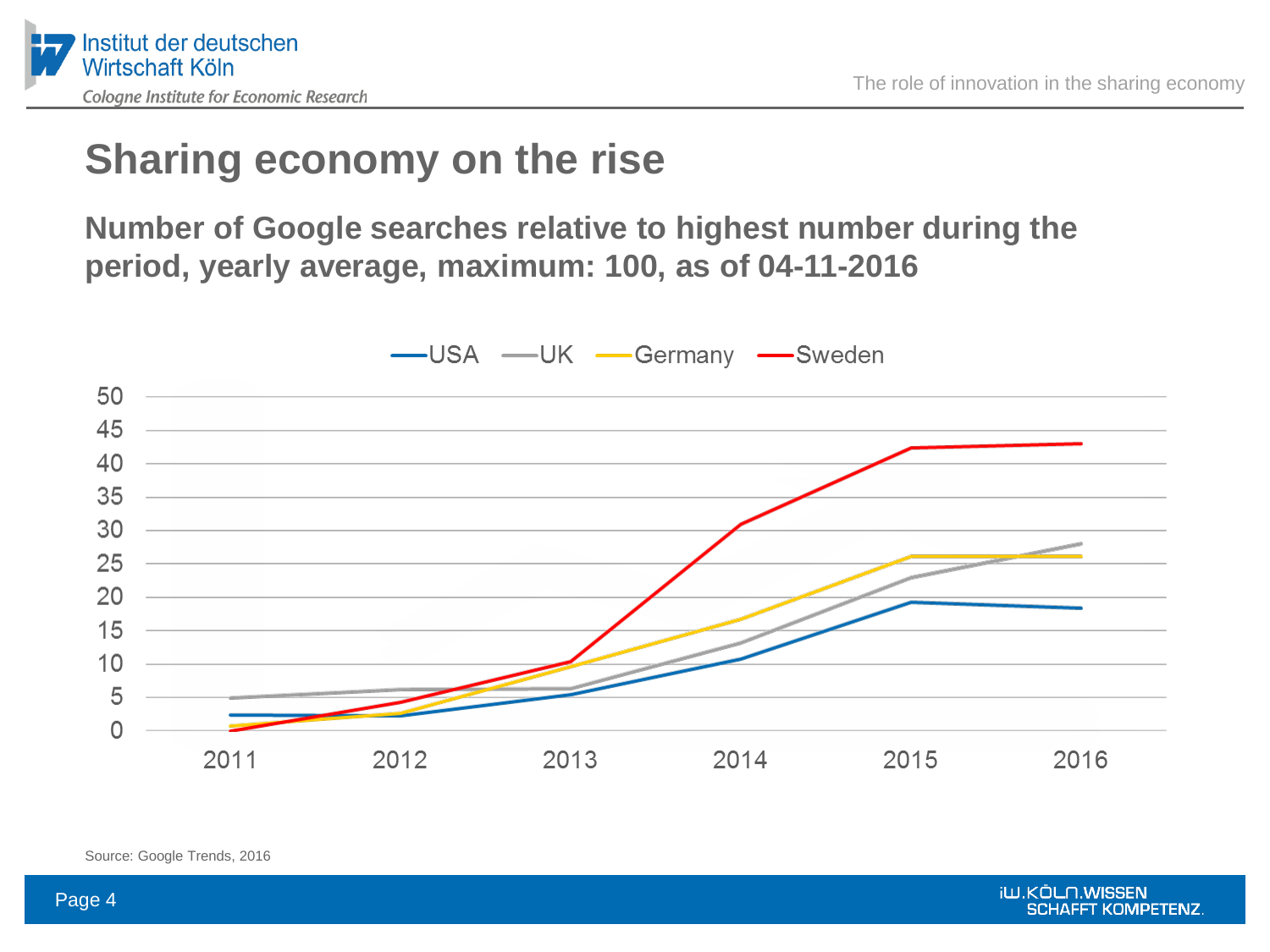

The role of innovation in the sharing economy

#### **What is the sharing economy?**

**Narrow definition Components** 

All economic activities among individuals that focus on using assets instead of owning them.



Sources: Fotolia – chagin, Jana Behr, iStock - 105282885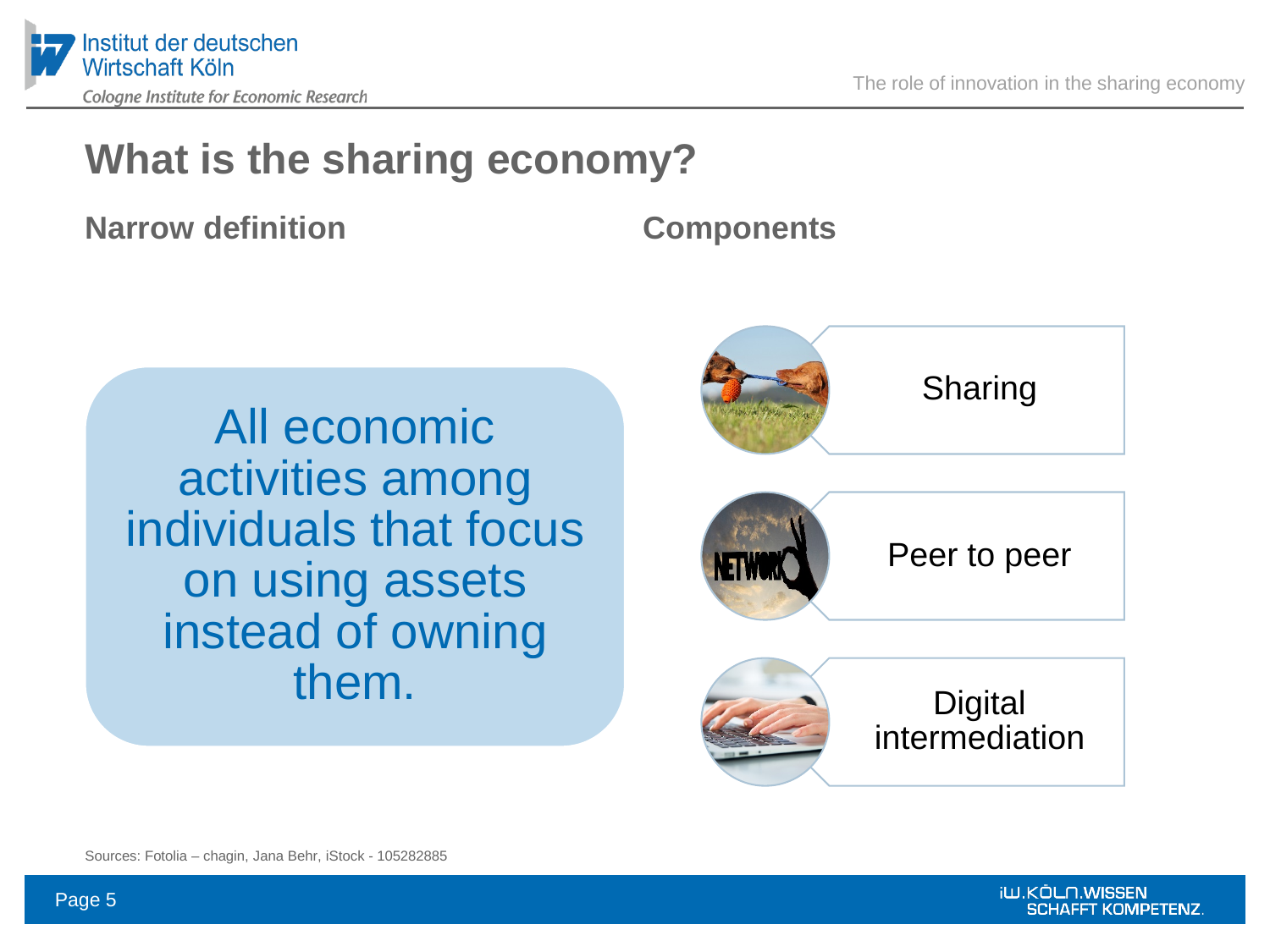

# **What is innovation?**

| What | • Transformation of ideas into new/improved<br>products, services or processes                               |
|------|--------------------------------------------------------------------------------------------------------------|
| How  | • Multi-stage process                                                                                        |
| Who  | • Organizations or individuals                                                                               |
| Why  | • Advance, compete or differentiate themselves<br>successfully in their market or enhance social<br>outcomes |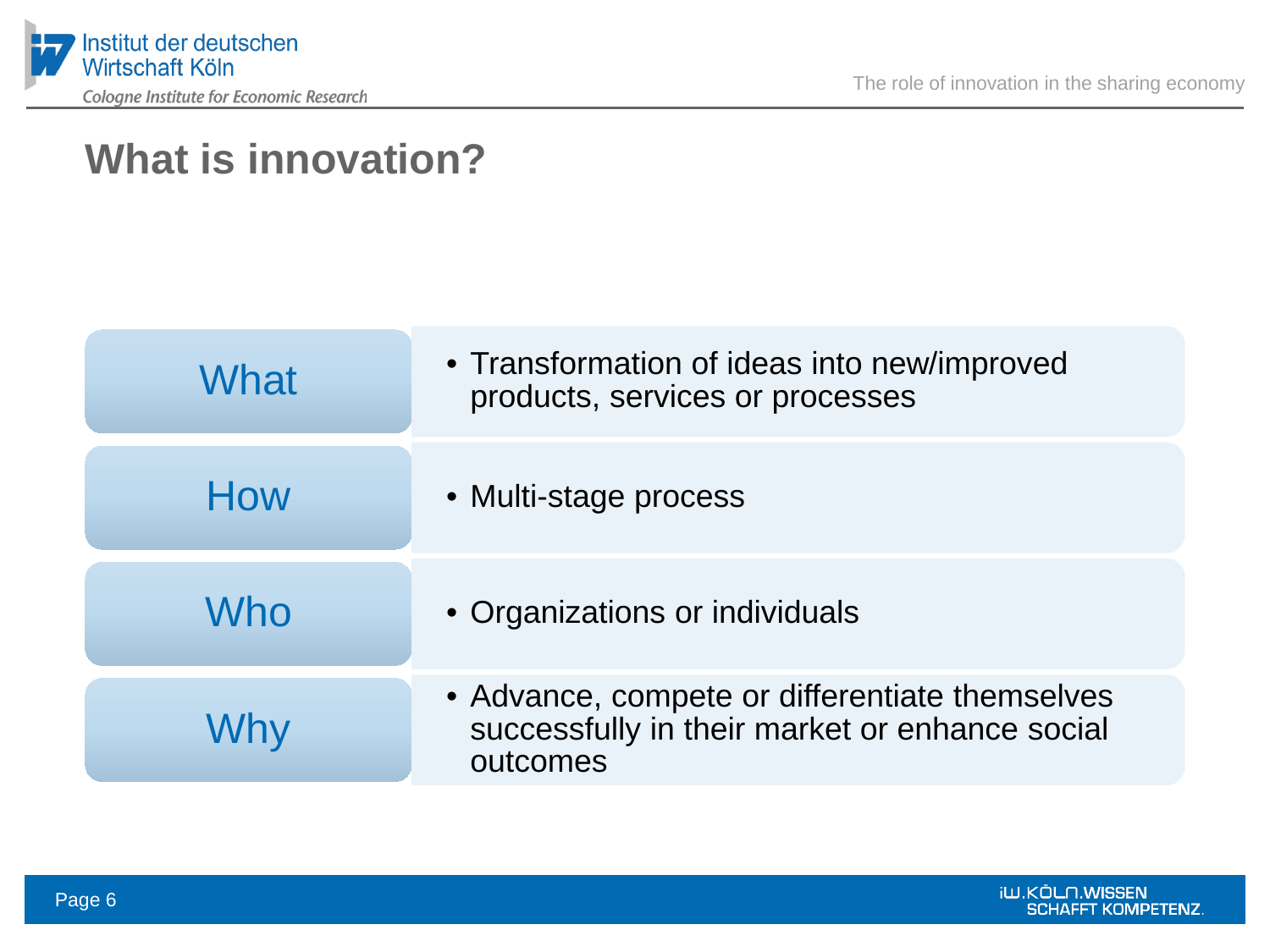



## **Some additional thoughts on innovation**



#### Disruptive innovation

• Overthrowing existing structures, business models and consumer bases in exchange for a novel way to cater to consumers' needs

#### Business model innovation

• Discovery of a fundamentally different business model in an existing business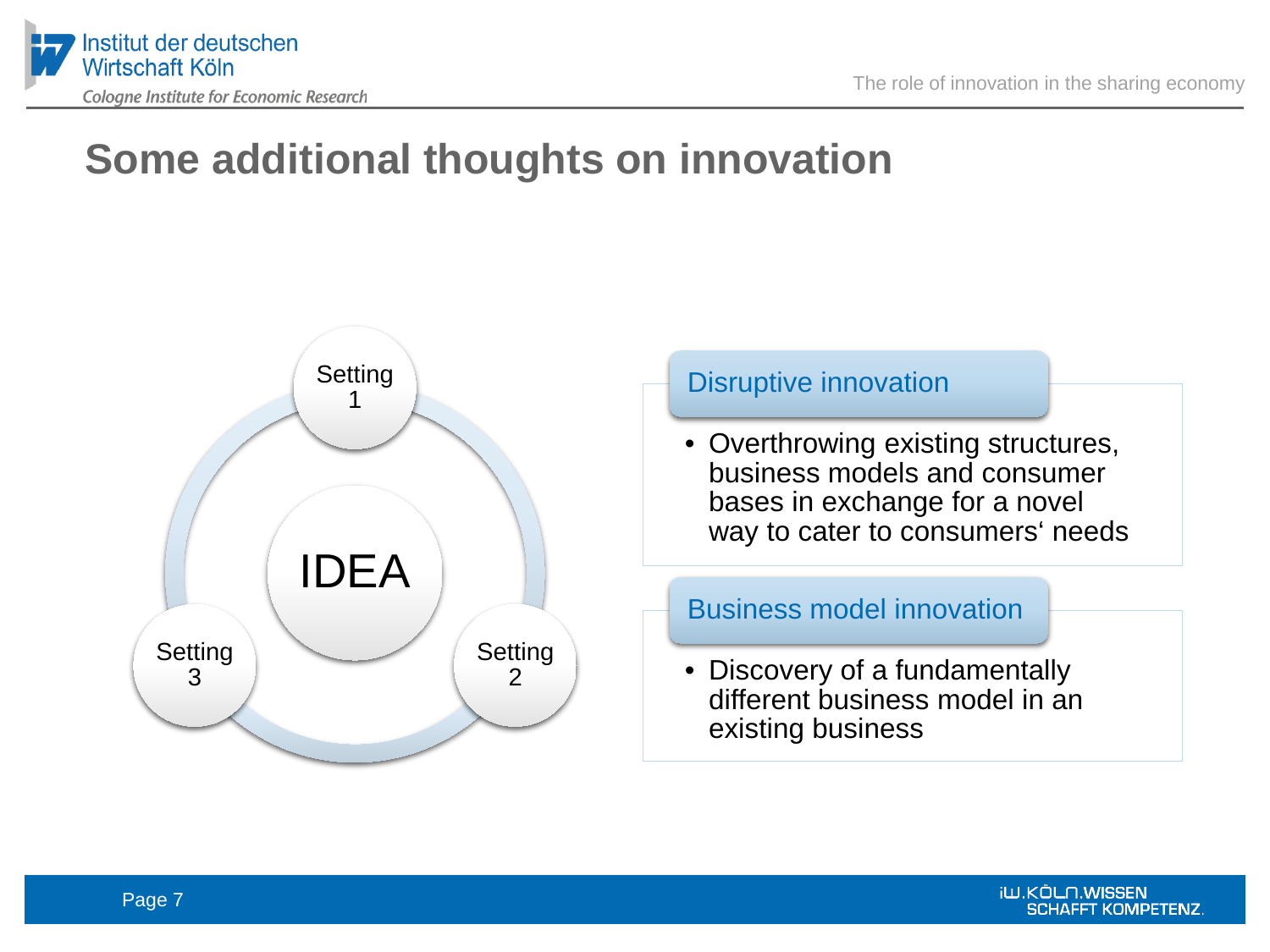

**What is innovative about the sharing economy?**



**►** INNOVATION IN THE SHARING ECONOMY

```
► COMPETITION EFFECTS
```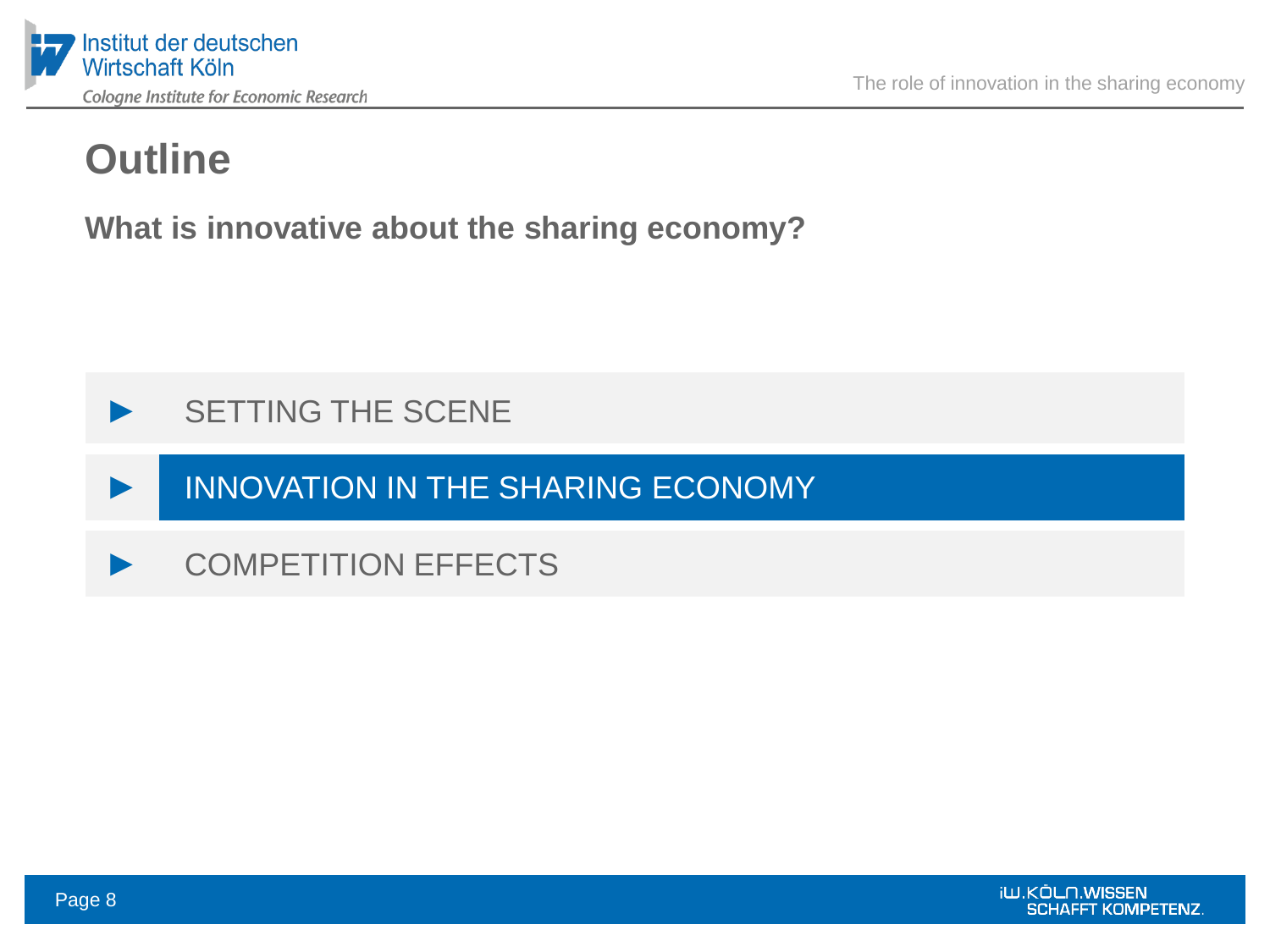

# **Sharing platforms and patents**

**Number of worlswide patent applications, adjusted for patent families and registered designs, as of 30-09-2016**



Source: DEPATISnet, 2016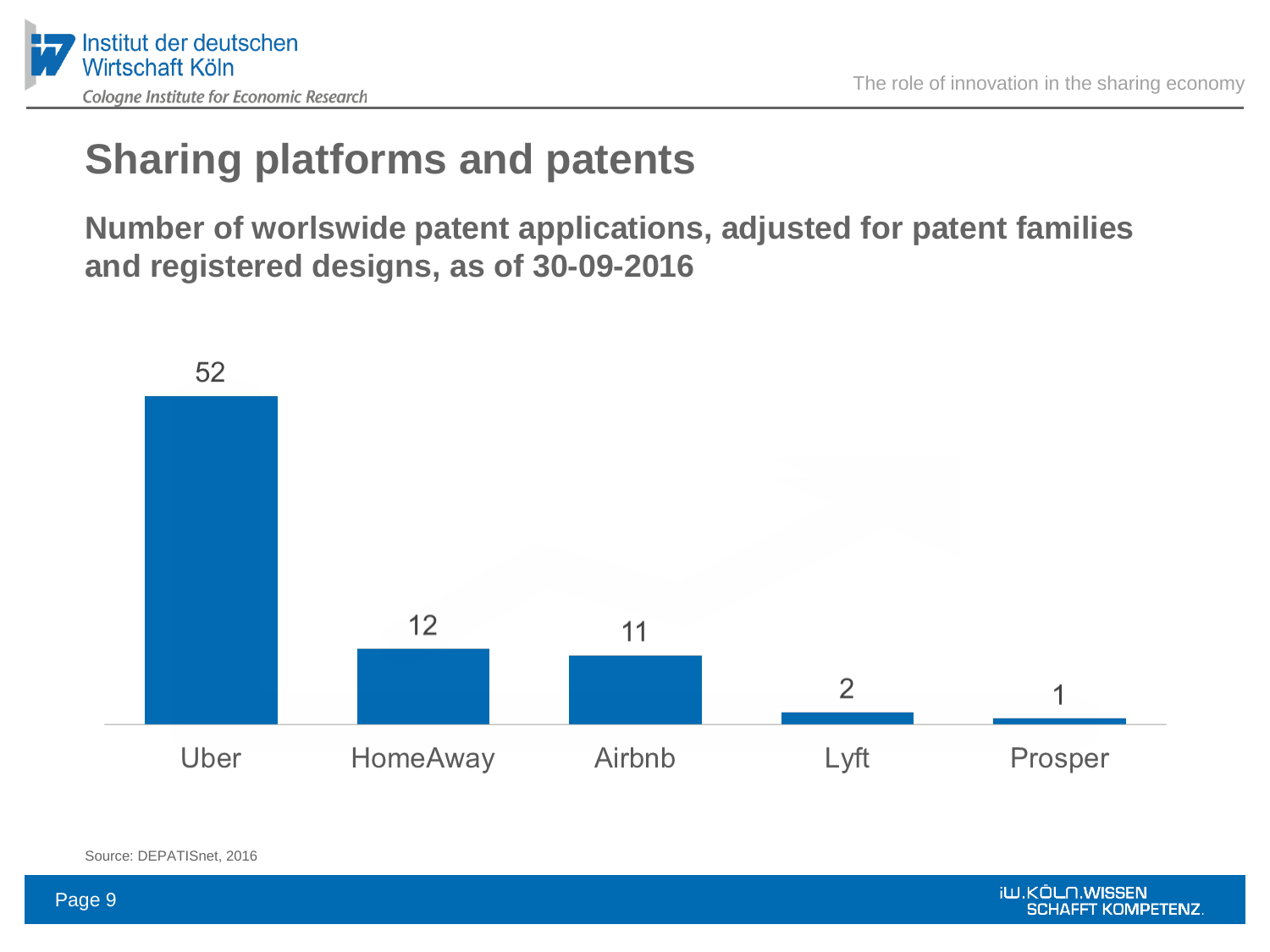

## **Business model: Online platform**



#### $\Rightarrow$  Only truly innovative in a few markets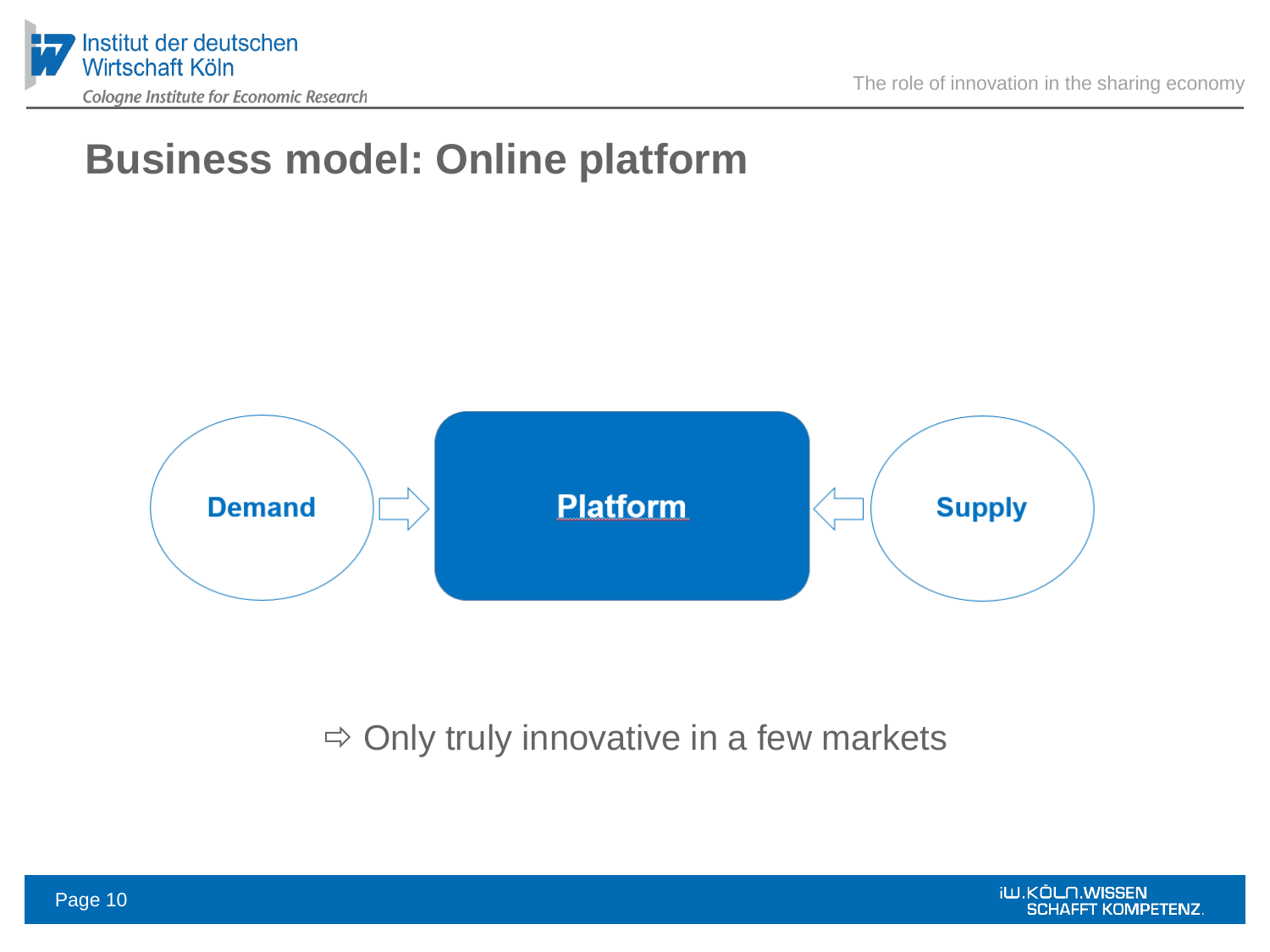



#### **Business model: P2P online platform**



 $\Rightarrow$  Large part of the sharing economy's innovativeness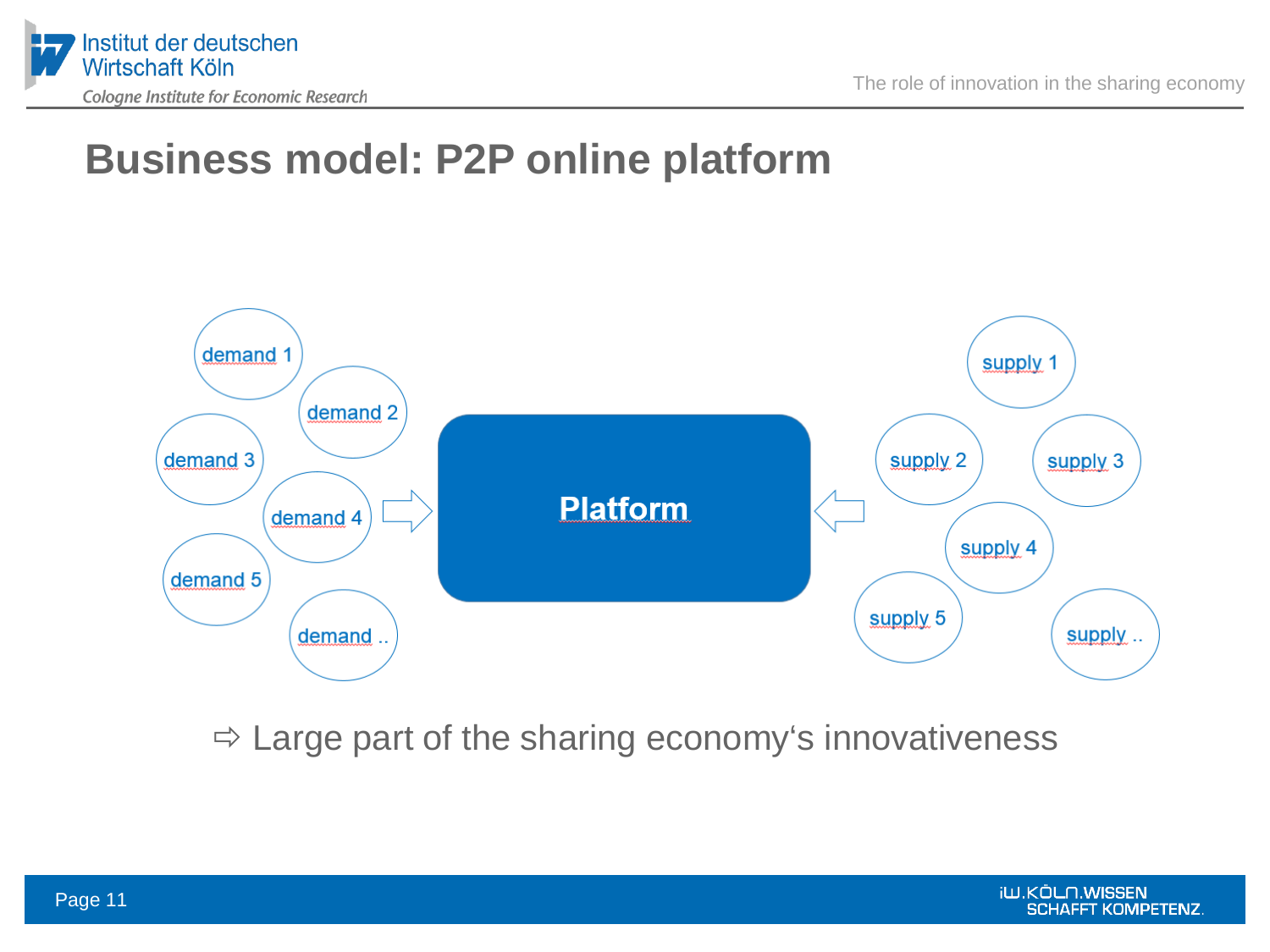

## **The micro perspective**

#### **Individual sharing platforms' innovativeness**

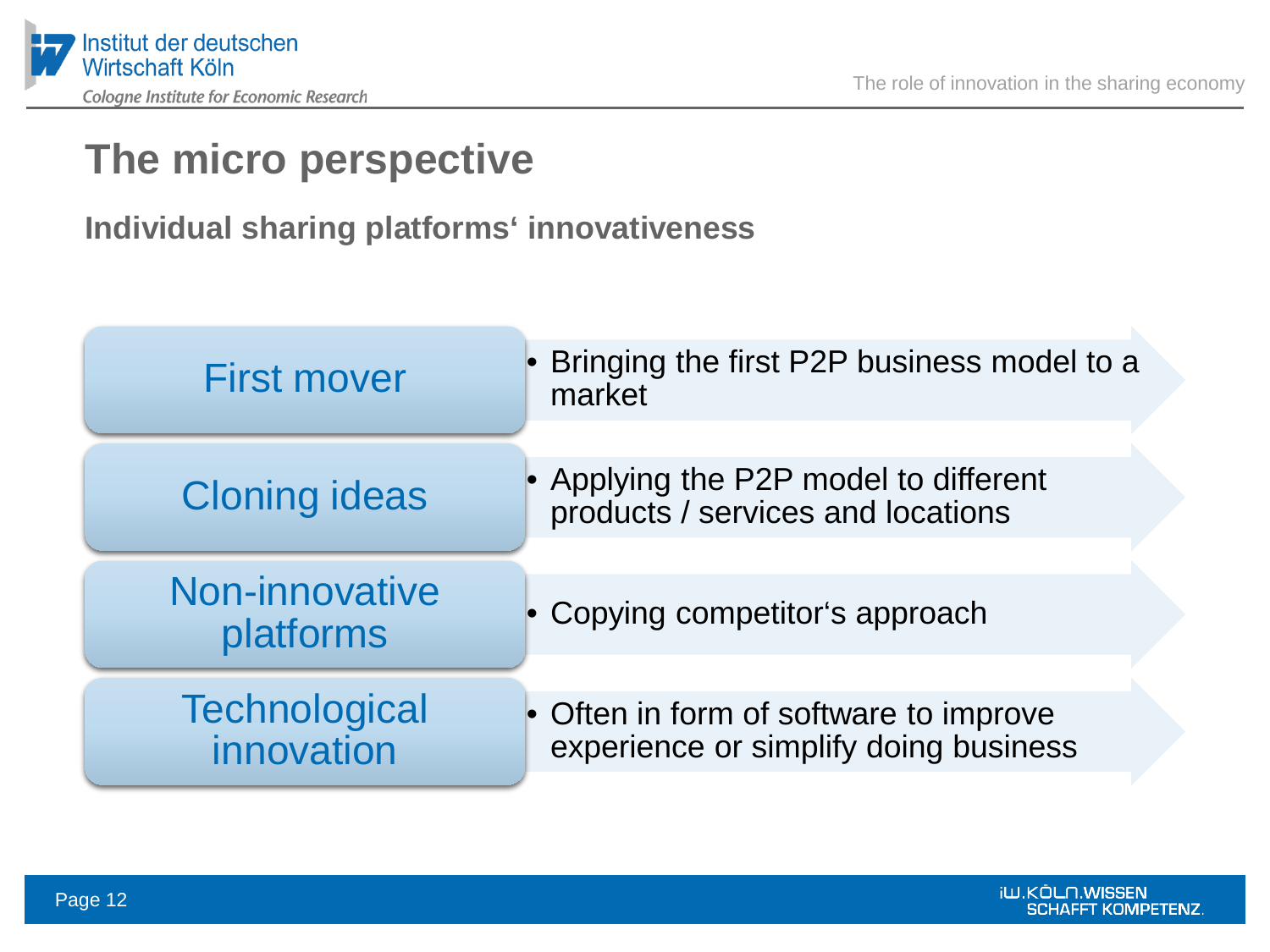

# **Steps of disruptive innovation**

#### **Example: Airbnb (Guttentag, 2015)**

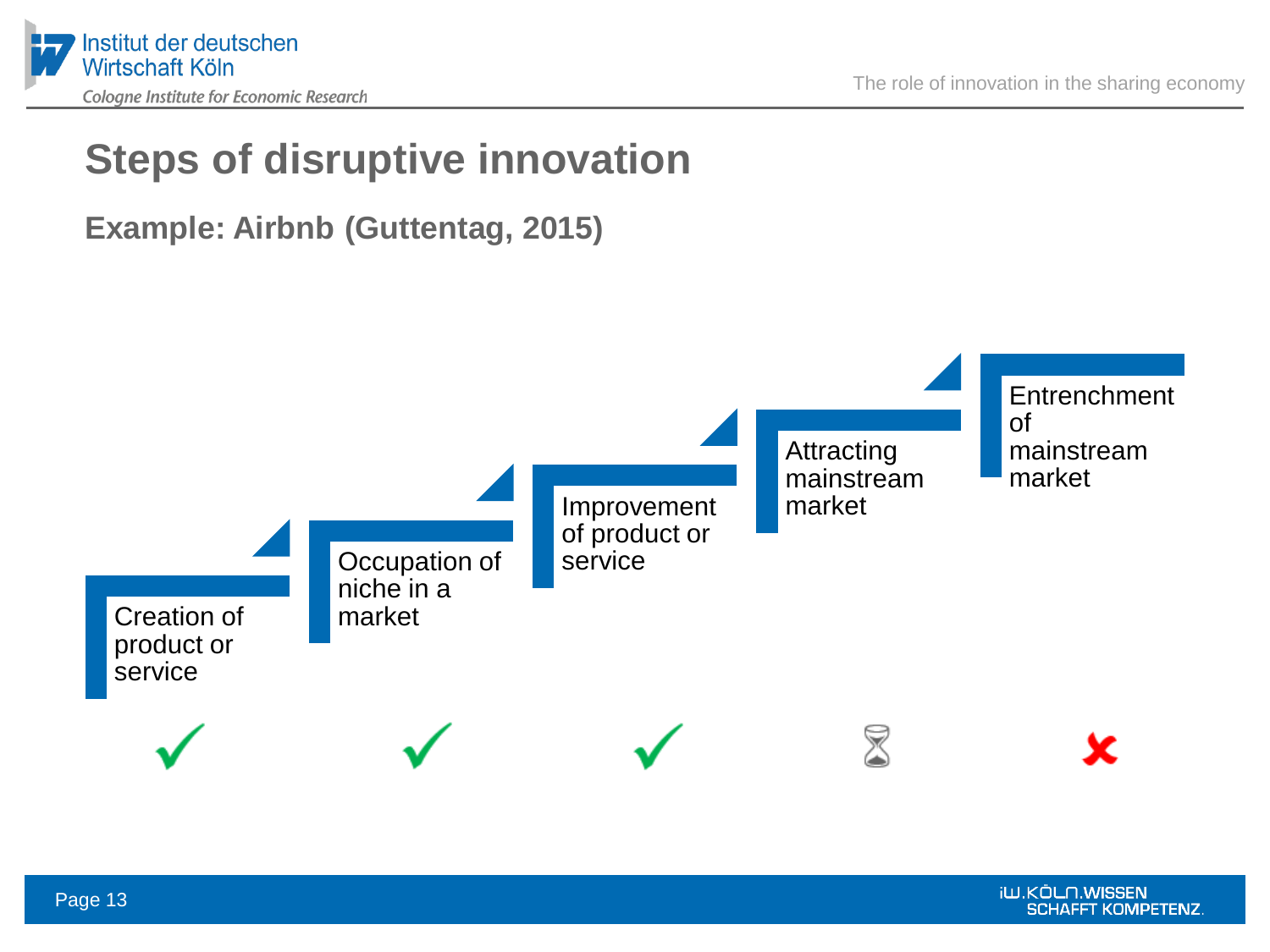

**What is innovative about the sharing economy?**



**►** INNOVATION IN THE SHARING ECONOMY

**►** COMPETITION EFFECTS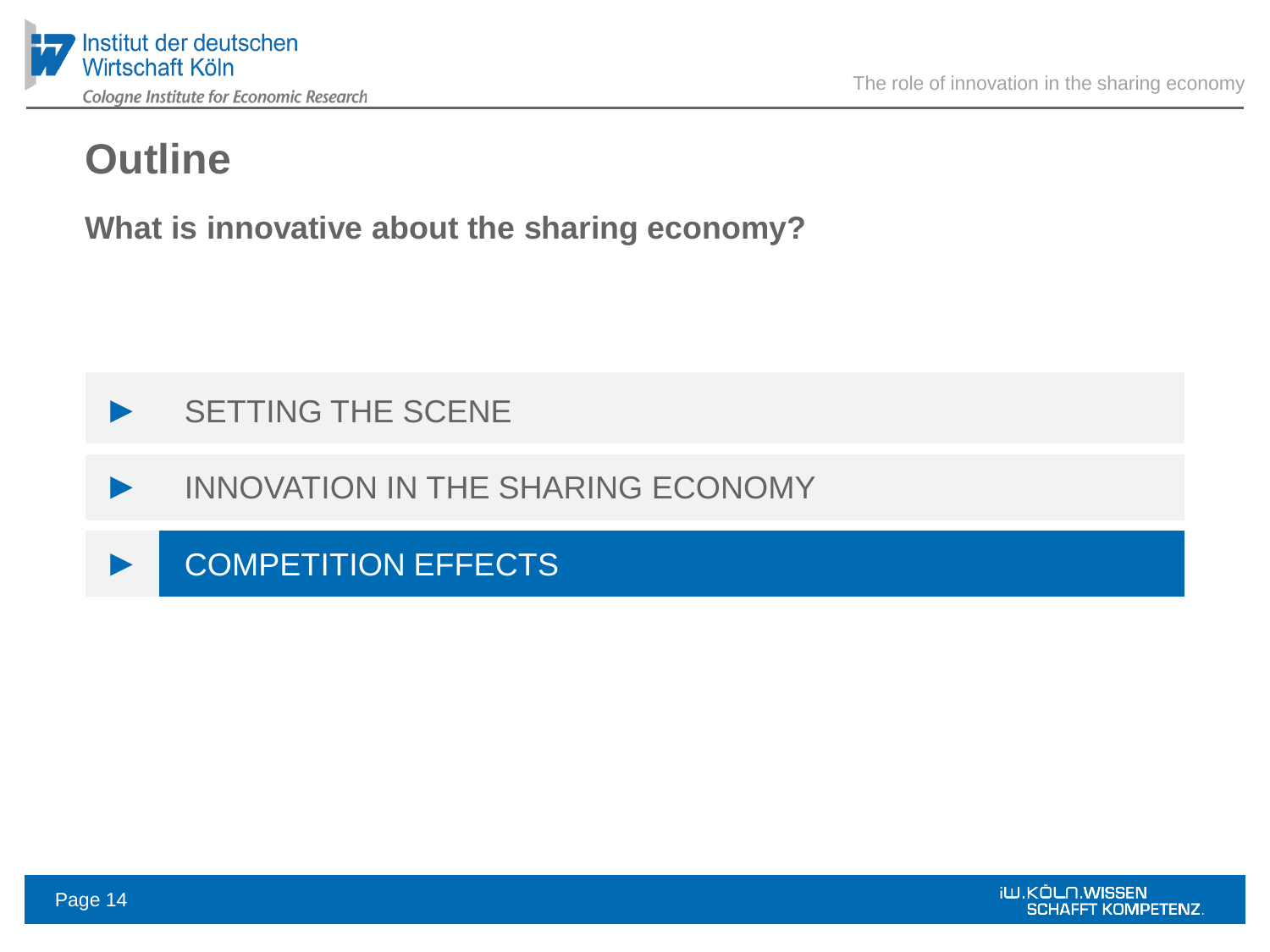

# **Effects on competition**

#### **Sharing platforms versus traditional incumbents**

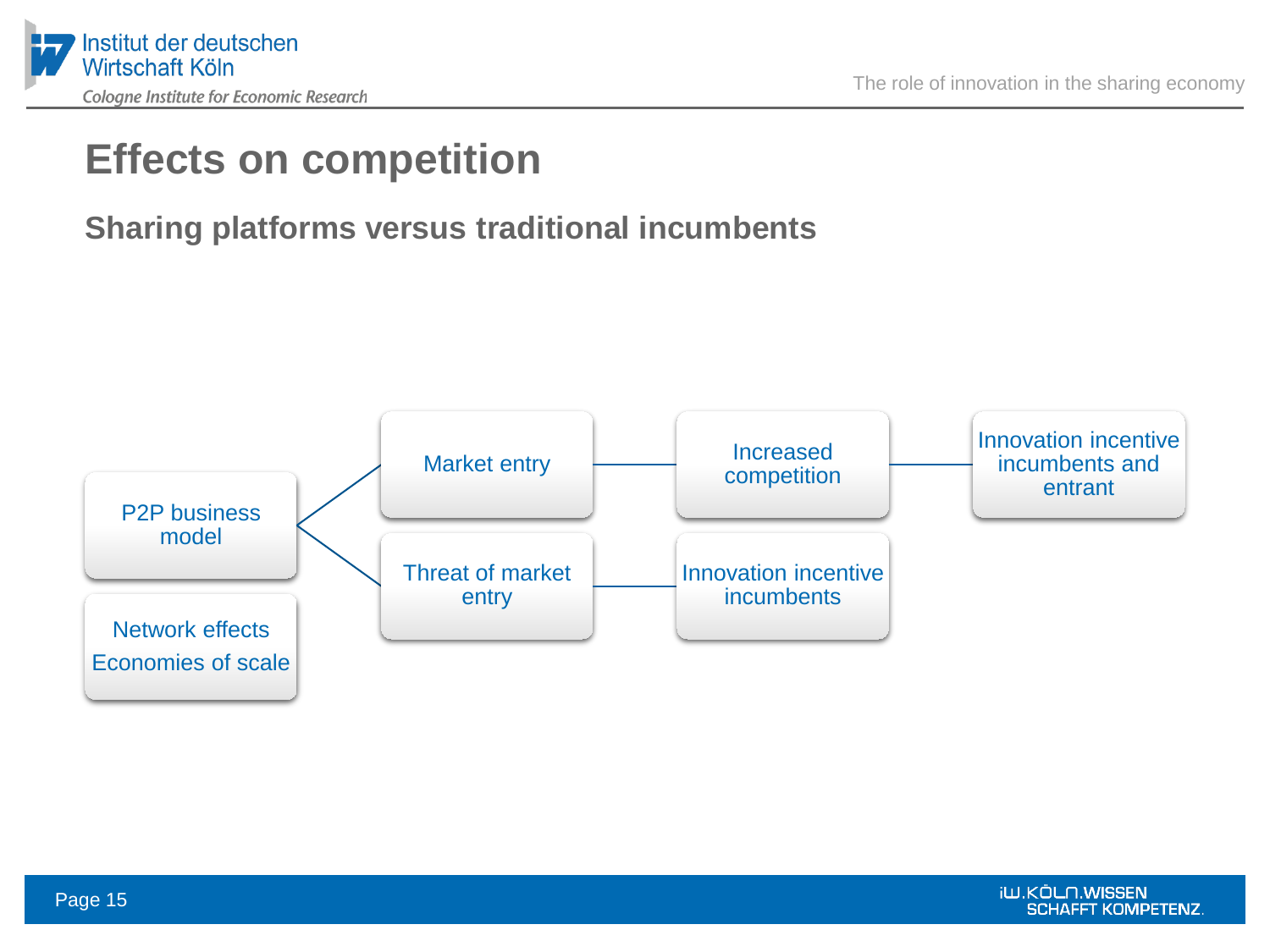



## **Effects on competition**

#### **Competition among sharing platforms**

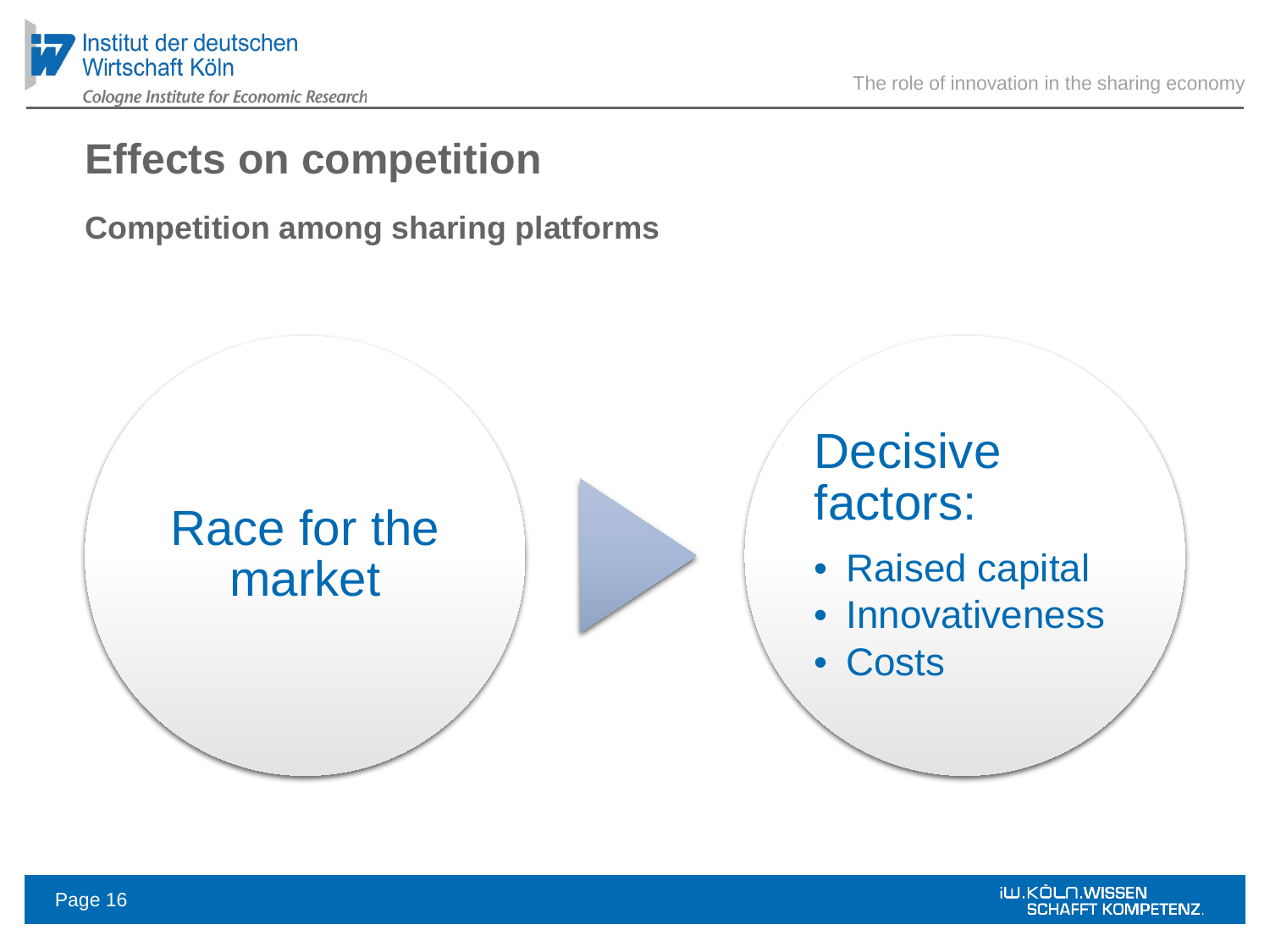



### **How to regulate the sharing economy?**